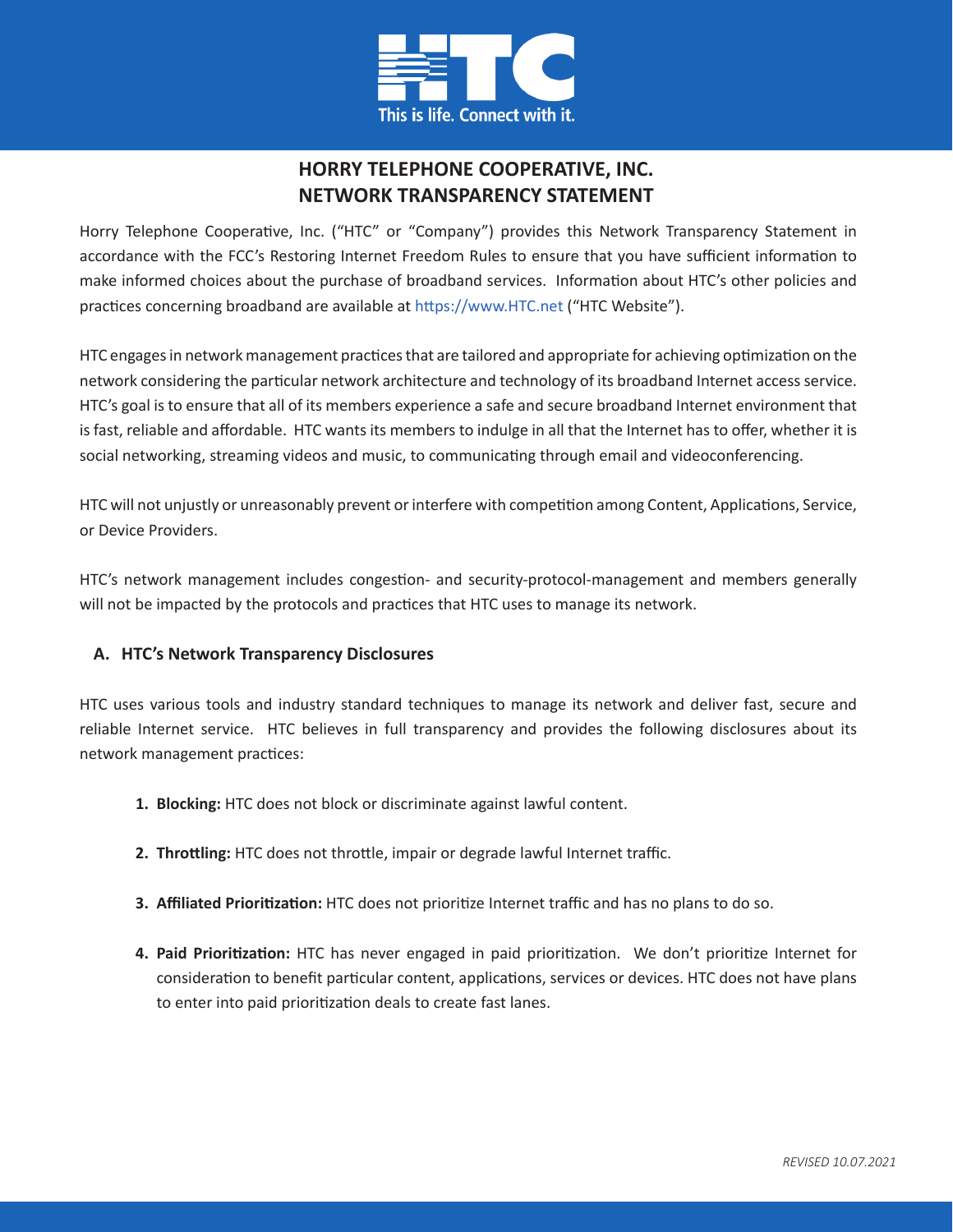- **5. Congestion Management:** HTC monitors the connections on its network in the aggregate on a continuous basis to determine the rate of utilization. If congestion emerges on the network, HTC will take the appropriate measures to relieve congestion.
- On HTC's network, all members have access to all legal services, applications and content online and, in the event of congestion, most Internet activities will be unaffected. Some members, however, may experience longer download or upload times, or slower surf speeds on the web if instances of congestion do occur on HTC's network.
- Members using conduct that abuses or threatens the HTC network or which violates the company's Acceptable Use Policy or the Internet Service Agreement will be asked to stop any such use immediately. A failure to respond or to cease any such conduct could result in service suspension or termination.
- HTC's network and congestion management practices are 'application-agnostic', based on current network conditions, and are not implemented on the basis of members' online activities, protocols or applications. HTC's network management practices do not relate to any particular member's aggregate monthly data usage.
- HTC also checks for abnormal traffic flows, network security breaches, malware, loss, and damage to the network. If a breach is detected or high-volume users are brought to light by complaint, HTC provides notification to the member via email or phone. If a violation of HTC's policies has occurred and such violation is not remedied, HTC will seek to suspend or terminate that member's service.
- **6. Application-Specific Behavior:** Except as may be provided elsewhere herein, HTC does not currently engage in any application-specific behaviors on its network. Members may use any lawful applications with HTC.
- **7. Device Attachment Rules:** Members must use PPPoE for authentication of point to point connections between devices on the network. There is a limit of one (1) PPPoE session per account. For best results, DSL modems, wireless modems, or other proprietary network gateways used on the HTC broadband network should be provided by HTC. Members may attach devices of their choosing to their modems, including wired or wireless routers, laptops, desktop computers, video game systems, televisions, or other network-enabled electronics equipment. However, *members* are responsible for ensuring that their equipment does not harm HTC's network or impair the service of other members. HTC is not responsible for the functionality or compatibility of any equipment provided by its members. Members are responsible for securing their own equipment to prevent unauthorized access to HTC's broadband network by third parties and will be held responsible for the actions of such third parties who gain unauthorized access through unsecured member equipment.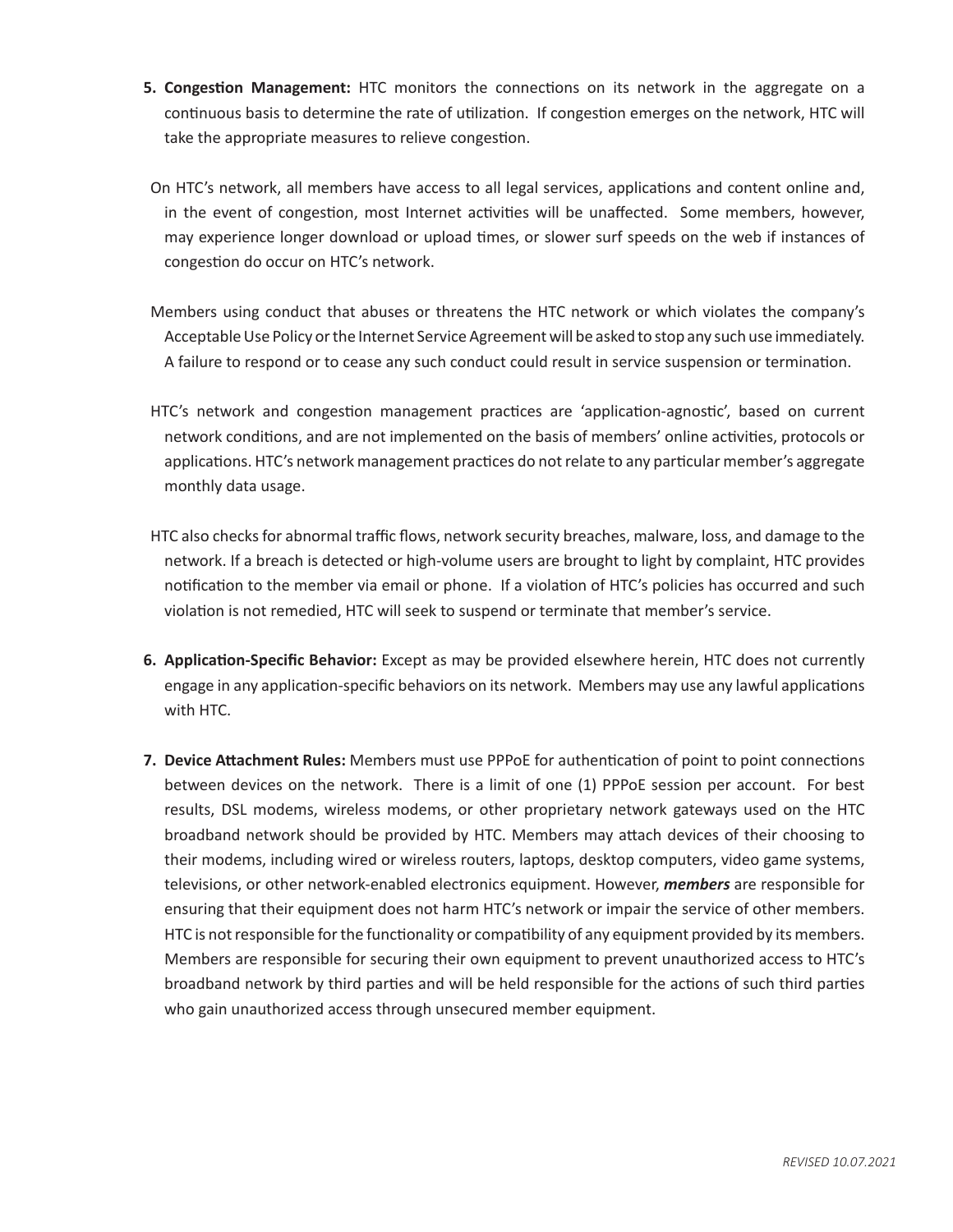**8. Network Security:** HTC knows the importance of securing its network and members from network threats and annoyances. The company promotes the security of its network and patrons by protections from such threats as spam, viruses, firewall issues, and phishing schemes. HTC also deploys spam filters in order to divert spam from an online member's email inbox into a quarantine file while allowing the member to control which emails are identified as spam. Members may access the spam files through the email. Spam files are automatically deleted if not accessed within 30 days.

#### **B. Network Performance**

- **1. Service Descriptions:** HTC deploys hardwired broadband Internet access to its subscribers via Fiber optic technologies.
- **2. Network Performance:** HTC makes every effort to support advertised speeds and will dispatch repair technicians to member sites to perform speed tests as needed to troubleshoot and resolve speed and application performance caused by HTC's network. HTC measures availability, latency, and aggregate utilization on the network and strives to meet internal service level targets. HTC is also required by the FCC to test a random set of members for speed and latency periodically during the year. This transparency statement discloses that HTC will perform these tests. If additional equipment is required for a selected member for this testing, HTC will contact the member to schedule installation of the equipment.

However, the bandwidth speed at which a particular distant website or other Internet resources may be downloaded, or the speed at which your member information may be uploaded to a distant website or Internet location is affected by factors beyond HTC' control, including the speed of the connection from a distant web server to the Internet, congestion on intermediate networks, and/or limitations on your own computer equipment, including a wireless router. In addition, your service performance may be affected by the inside wiring at your premise. Accordingly, you, the member, must consider the capabilities of your own equipment when choosing an HTC broadband service. Your computers and/or wireless or other networks in your homes or offices may need an upgrade in order to take full advantage of the chosen HTC broadband plan.

For the wireless service, HTC measures Bit Error Rate (BER) and the Received Signal Strength Indicator (RSSI) parameters for transmission rates, latency, and traffic every 15 min. For DSL, Fiber and T1 service, HTC measures traffic every 5 min. All services are best effort.

HTC tests each service for actual and expected access speeds at the time of network installation to demonstrate that the service is capable of supporting the advertised speed. Members may also test their actual speeds using the speed test located on HTC website

 (http://htcnetracer.speedtestcustom.com/) and may request assistance by calling our business office at 800.365.2154.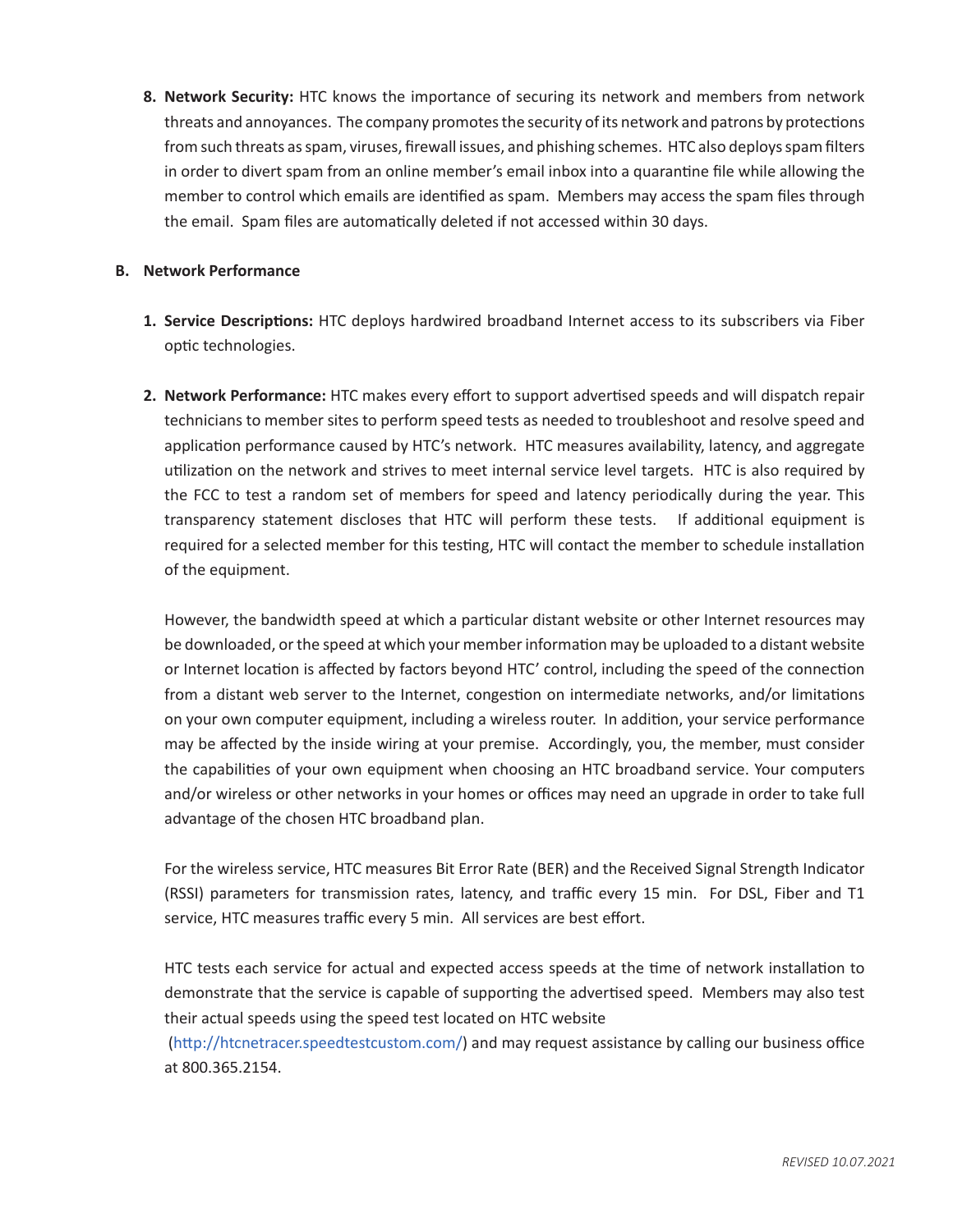Based on the network information HTC receives from its monitoring efforts, HTC's network is delivering data transmission rates advertised for the different high-speed Internet services. To be sure, HTC has implemented a program of testing the performance of its network by using a test protocol similar to the one sanctioned by the FCC. We installed specific network performance monitoring equipment at aggregation points across our network and conducted a series of tests using this equipment. HTC reports the results of this testing below. This result applies to both upload and download data rates, and applies for measurements made both at peak times and over a 24-hour period:

| <b>Residential Cable</b><br><b>Modem Tier</b> | <b>Advertised Speed</b><br><b>Download</b> | <b>Advertised Speed</b><br><b>Upload</b> | <b>Performance</b><br>Latency | <b>Performance</b><br><b>Packet Loss</b> |
|-----------------------------------------------|--------------------------------------------|------------------------------------------|-------------------------------|------------------------------------------|
| Standard                                      | 300 Mbps                                   | 20 Mbps                                  | 15 <sub>ms</sub>              | $-1%$                                    |
| Premium                                       | 500 Mbps                                   | 20 Mbps                                  | 15 <sub>ms</sub>              | $-1%$                                    |
| Ultra                                         | 1000 Mbps                                  | 20 Mbps                                  | 15 <sub>ms</sub>              | $-1%$                                    |
|                                               |                                            |                                          |                               |                                          |
| <b>Residential Cable</b>                      | <b>Advertised Speed</b>                    | <b>Advertised Speed</b>                  | <b>Performance</b>            | <b>Performance</b>                       |
| <b>Fiber Tier</b>                             | <b>Download</b>                            | <b>Upload</b>                            | <b>Latency</b>                | <b>Packet Loss</b>                       |
| Standard                                      | 300 Mbps                                   | 300 Mbps                                 | 15 <sub>ms</sub>              | $-1%$                                    |
| Premium                                       | 500 Mbps                                   | 500 Mbps                                 | 15 <sub>ms</sub>              | $-1%$                                    |
| Ultra                                         | 1000 Mbps                                  | 500 Mbps                                 | 15 <sub>ms</sub>              | $-1%$                                    |
|                                               |                                            |                                          |                               |                                          |
| <b>Residential Cable</b>                      | <b>Advertised Speed</b>                    | <b>Advertised Speed</b>                  | <b>Performance</b>            | <b>Performance</b>                       |
| <b>DSL</b>                                    | <b>Download</b>                            | <b>Upload</b>                            | Latency                       | <b>Packet Loss</b>                       |
| Standard                                      | 10 Mbps                                    | 1 Mbps                                   | 15 <sub>ms</sub>              | $-1%$                                    |
|                                               |                                            |                                          |                               |                                          |
| <b>Business</b>                               | <b>Advertised Speed</b>                    | <b>Advertised Speed</b>                  | <b>Performance</b>            | <b>Performance</b>                       |
| <b>Tier</b>                                   | <b>Download</b>                            | <b>Upload</b>                            | <b>Latency</b>                | <b>Packet Loss</b>                       |
| Standard                                      | 100 Mbps                                   | 10 Mbps                                  | 15 <sub>ms</sub>              | $-1%$                                    |
| Premium                                       | 200 Mbps                                   | 10 Mbps                                  | 15 <sub>ms</sub>              | $-1%$                                    |
| Ultra                                         | 300 Mbps                                   | 20 Mbps                                  | 15 <sub>ms</sub>              | $-1%$                                    |

## **DOWNLOAD & UPLOAD SPEEDS, LATENCY**